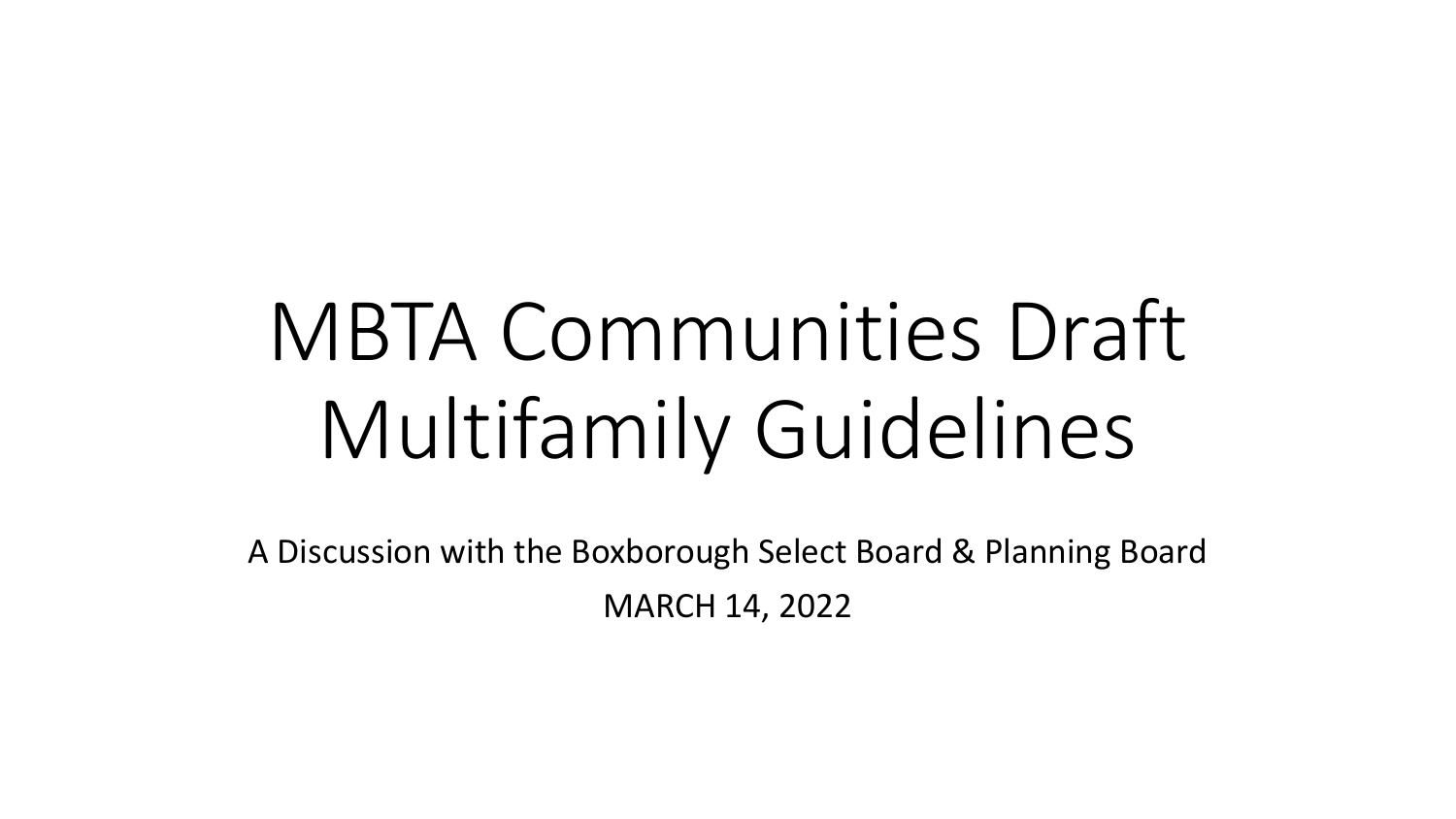#### Agenda

- 1. Background
- 2. Summary of Draft Guidelines
- 3. Anticipated Impact on Boxborough
- 4. Potential Questions and Comments for State and MAPC
- 5. Important Dates
- 6. Resources
- 7. Questions & Comments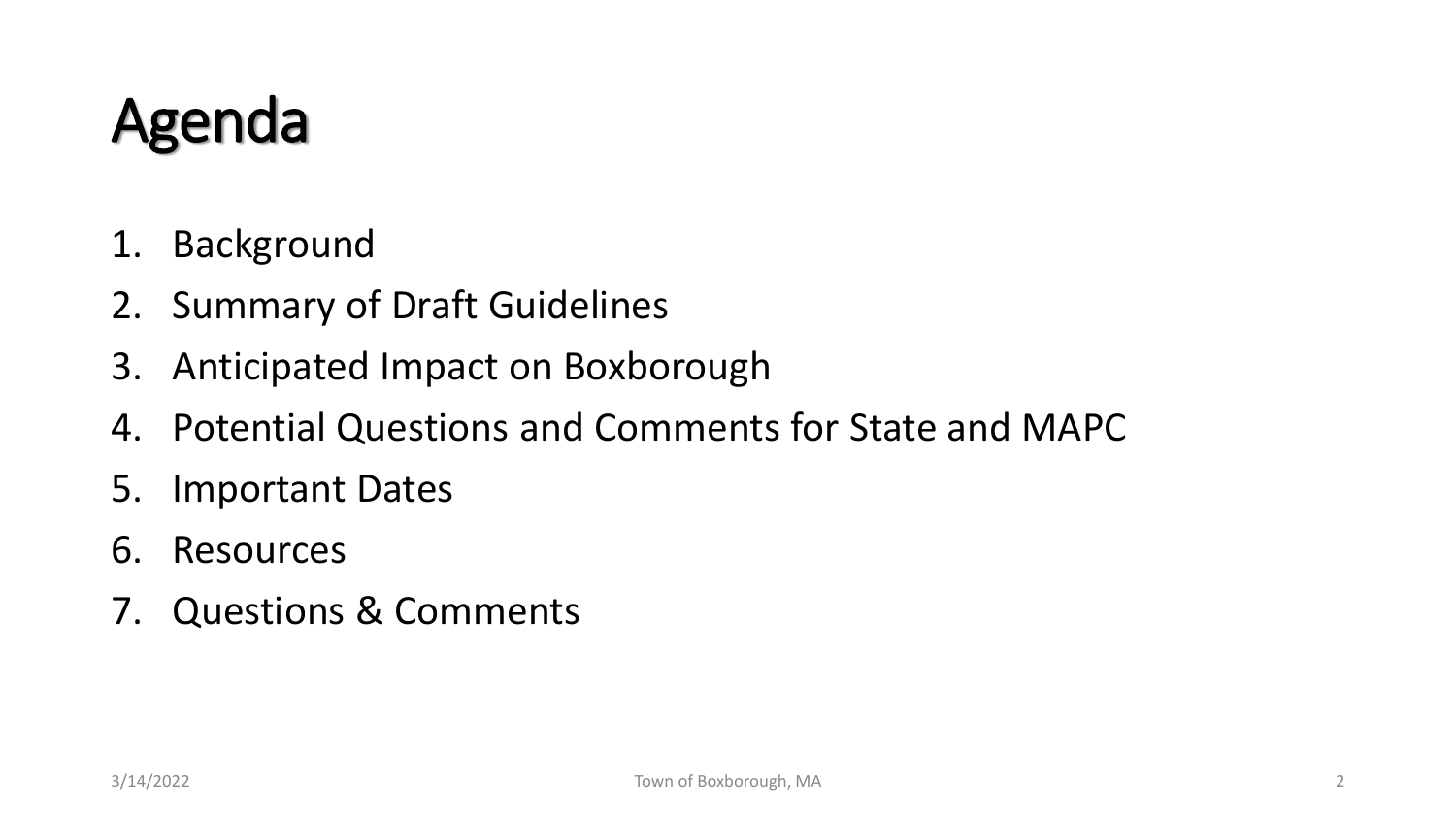## **Background**

- Economic Bond Bill (*House No. 5250, An Act Enabling Partnerships for Growth*) passed Mass Legislature in December 2020 and signed by Governor Baker in January 2021.
- Bill included a range of housing provisions including lowering threshold for Town Meeting vote for certain zoning provisions.
- Section 18 of the Bill reads addresses the requirement of MBTA communities to have an as-of-right multifamily zoning district of "reasonable size" with a minimum density of 15 units per acre. The language of the sections reads as follows: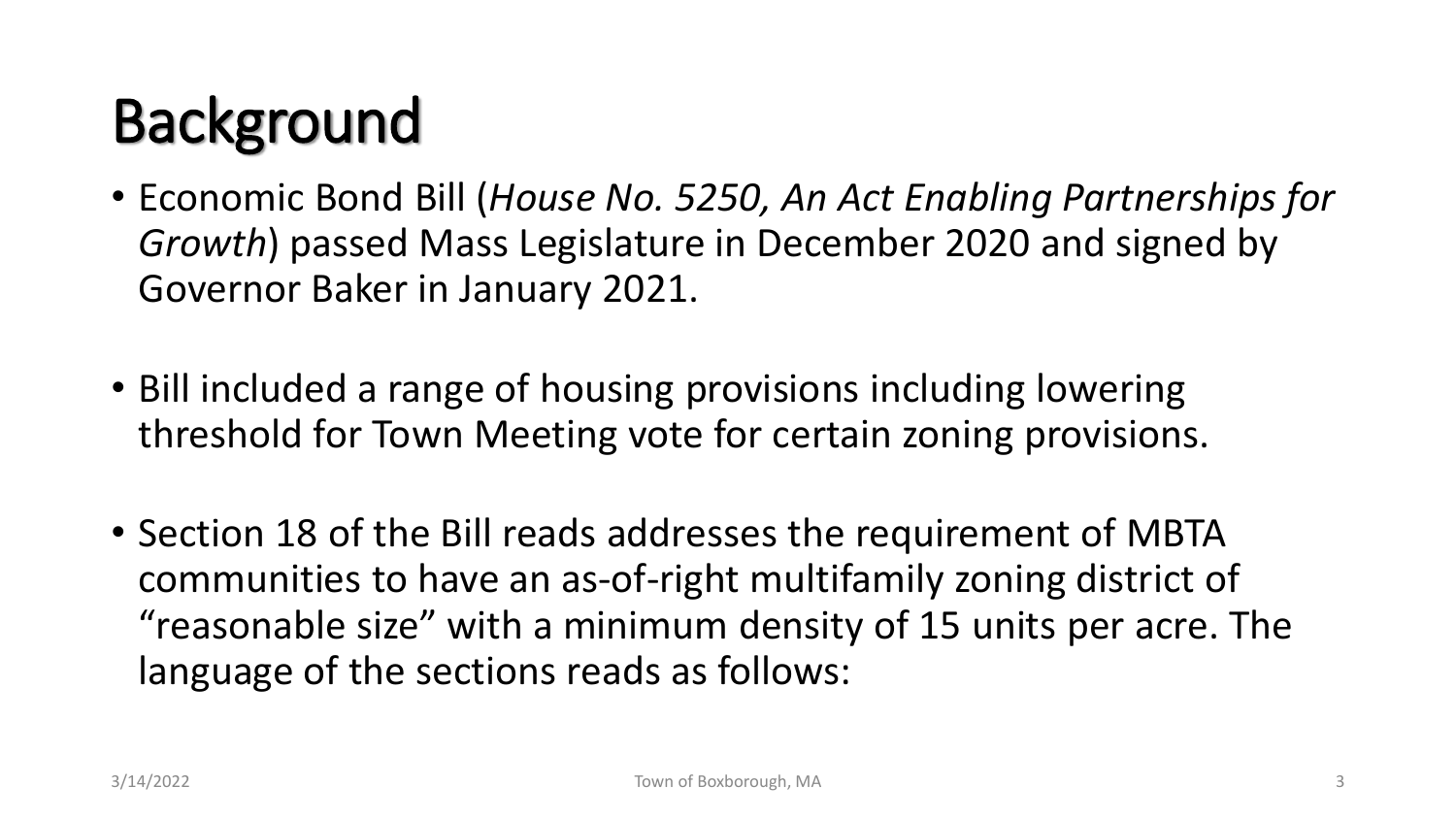Section 3A. (a)(1) An MBTA community shall have a zoning ordinance or by-law that provides 1312 1313 for at least 1 district of reasonable size in which multi-family housing is permitted as of right; provided, however, that such multi-family housing shall be without age restrictions and shall be 1314 1315 suitable for families with children. For the purposes of this section, a district of reasonable size shall: (i) have a minimum gross density of 15 units per acre, subject to any further limitations 1316 imposed by section 40 of chapter 131 and title 5 of the state environmental code established 1317 1318 pursuant to section 13 of chapter 21A; and (ii) be located not more than 0.5 miles from a 1319 commuter rail station, subway station, ferry terminal or bus station, if applicable.

(b) An MBTA community that fails to comply with this section shall not be eligible for funds 1320

1321 from: (i) the Housing Choice Initiative as described by the governor in a message to the general

court dated December 11, 2017; (ii) the Local Capital Projects Fund established in section 1322

1323 2EEEE of chapter 29; or (iii) the MassWorks infrastructure program established in section 63 of

1324 chapter 23A.

(c) The department, in consultation with the Massachusetts Bay Transportation Authority and the 1325 Massachusetts Department of Transportation, shall promulgate guidelines to determine if an 1326 MBTA community is in compliance with this section. 1327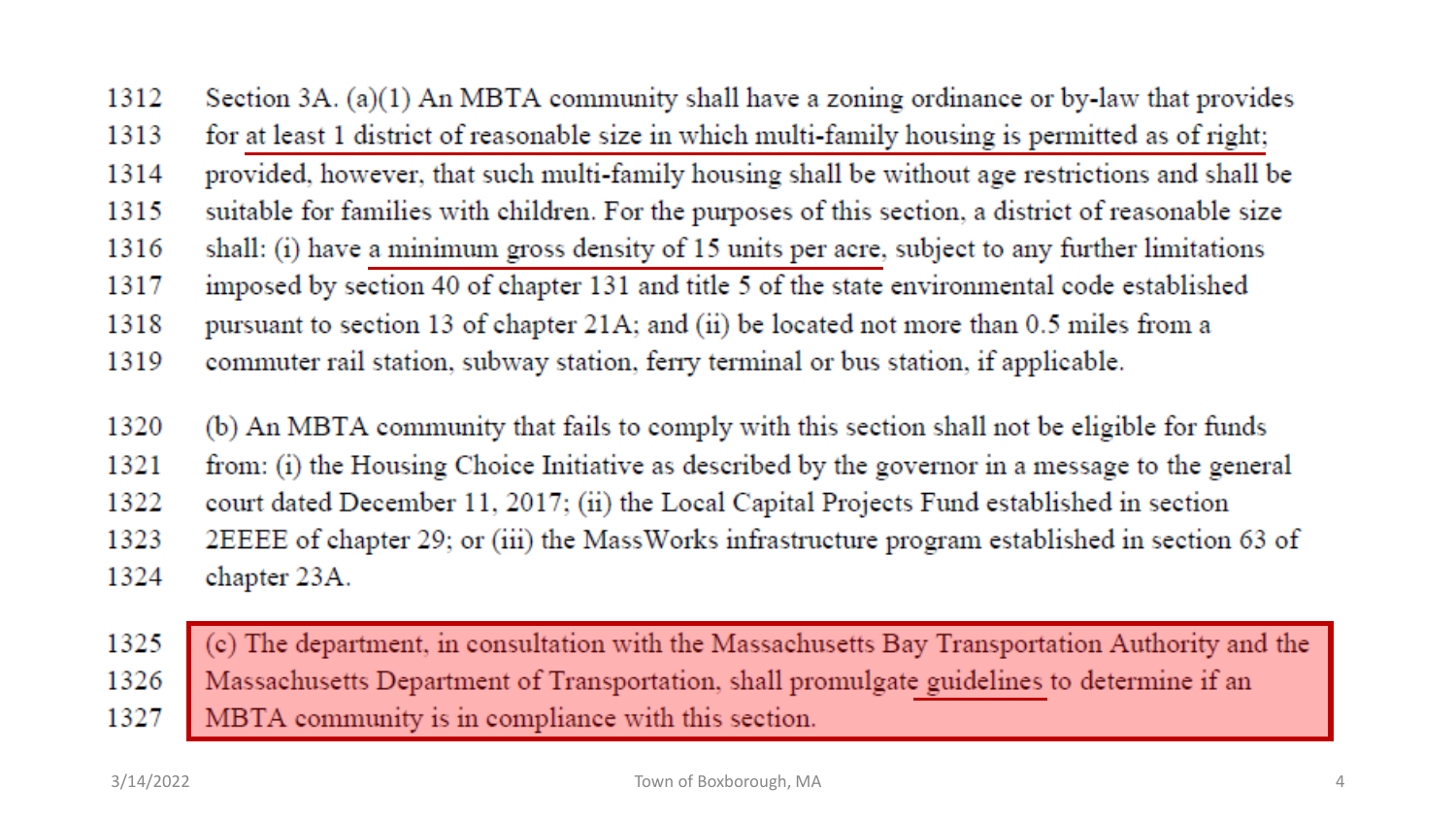## Summary of Draft Guidelines

- Guidelines released on December 15, 2021
- Department of Housing and Community Development (DHCD) Webinar on January 12, 2022 providing information on Guidelines
- DHCD also provided a [web page](https://www.mass.gov/info-details/multi-family-zoning-requirement-for-mbta-communities?auHash=H6C2Re7HQiBiIYWceg3B2ApnZHjOrLEUXqR683gja34) for the program which includes:
	- FAQ
	- Webinar Slides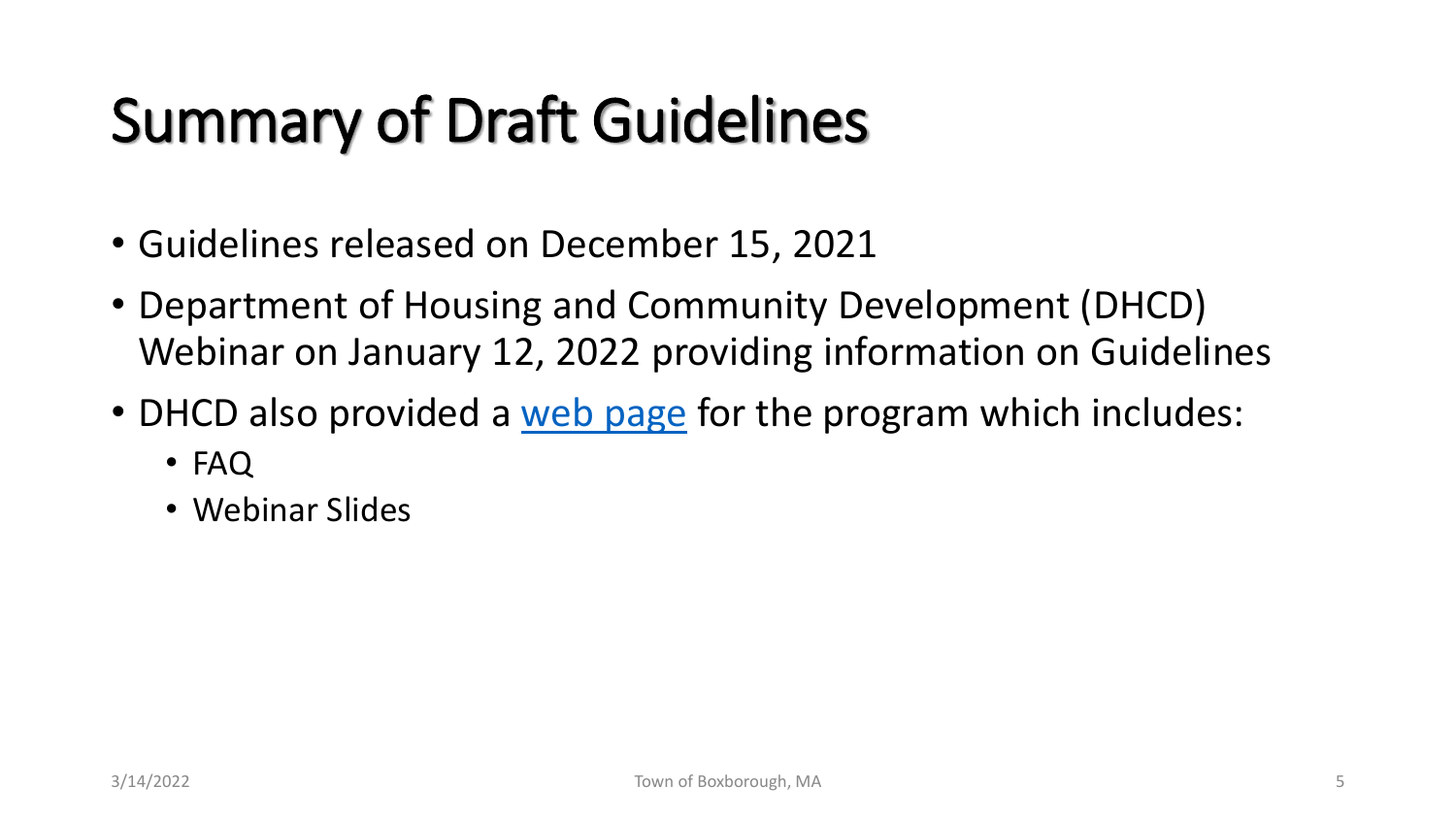- 1. Must establish a district of a "reasonable" size (at least 50 acres of land).
- 2. May have sub-districts with differing densities as long as the overall district meets the minimum requirement.
- 3. Must allow at least 15 units/acre (minimum gross density).
- 4. Must be without any age restrictions.
- 5. Must be legally and practically allowed.
- 6. Should be in areas that have safe and convenient access to transit by bicycles and pedestrians.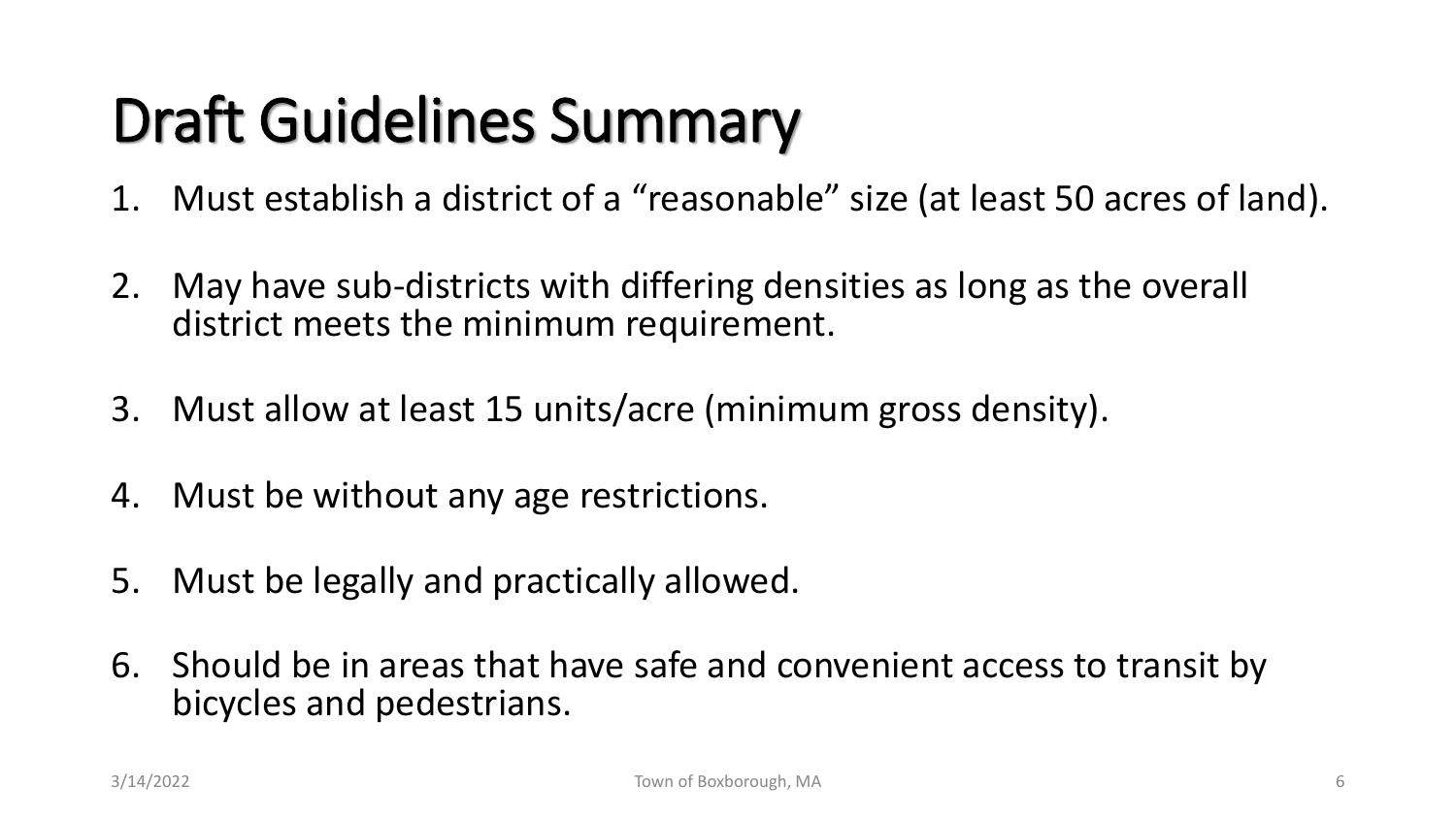- 7. Must allow for at least 10% of units as share of total housing stock but also must allow at least 750 units (50 acres x 15 units/acre). The 750 unit minimum for Boxborough was confirmed. I expect that we can determine how lack of current water and sewer infrastructure might impact this number.
- 8. Communities must estimate the unit capacity for each district. The minimum required capacity must be attainable in the district(s). The state and Massachusetts Housing Partnership (MHP) will be developing tools that communities can use to make these calculations on a per lot basis.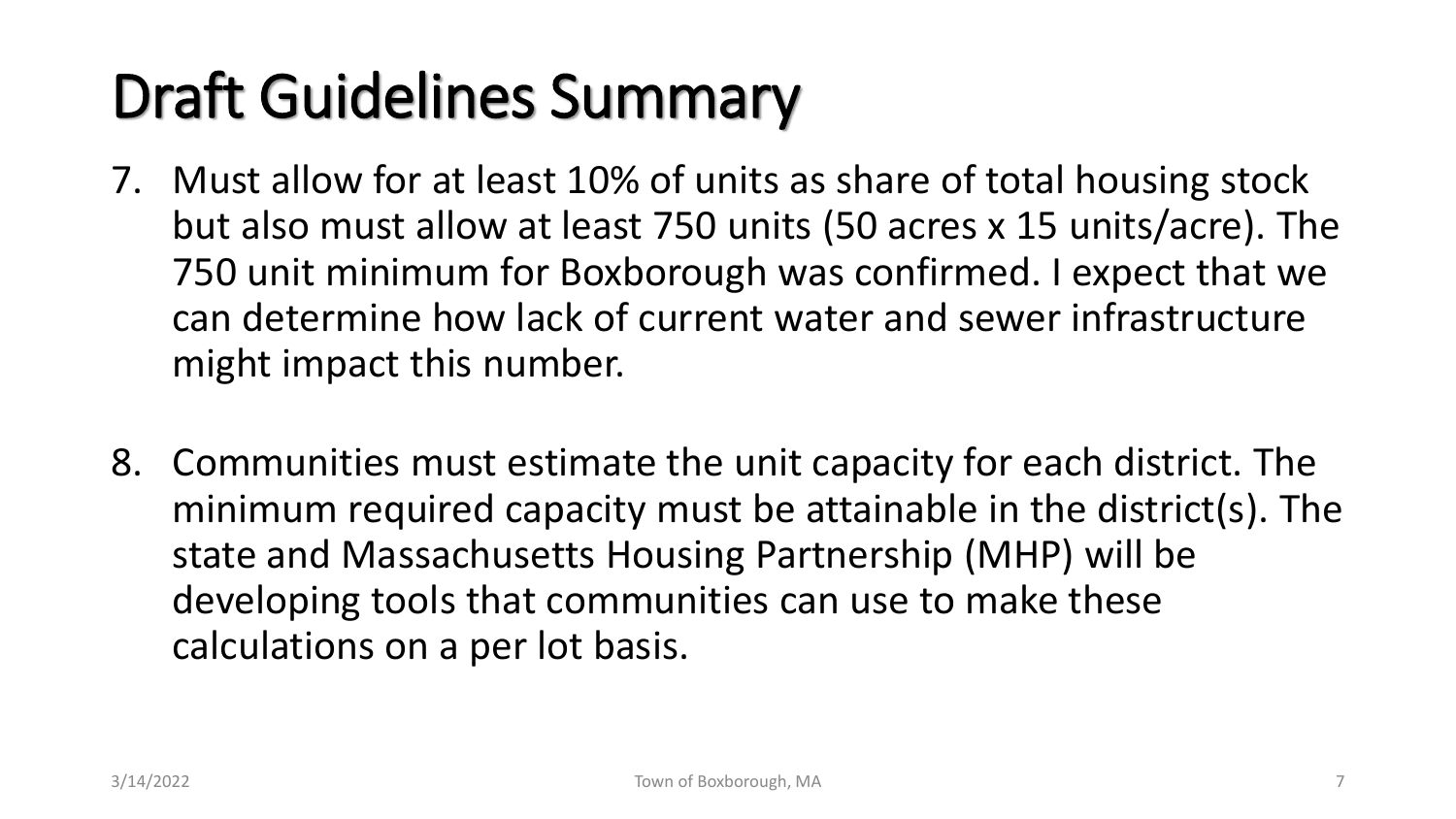- 9. When an MBTA community has no land area within 0.5 mile of a transit station (Boxborough), the multi-family district should, if feasible, be located in an area with reasonable access to a transit station based on existing street patterns, pedestrian connections, and bicycle lanes, or in an area that otherwise is consistent with the Commonwealth's sustainable development principles.
- 10. DHCD must make a "Determination of Compliance" for each applicable community, which may be interim, allowing Boxborough to establish the requisite bylaws and mapped area(s).
- 11. Interim compliance requires:
	- a. Creation of an Action Plan
	- b. Implementation of Action Plan
	- c. Adoption of Zoning Amendment
	- d. Request Determination of Full Compliance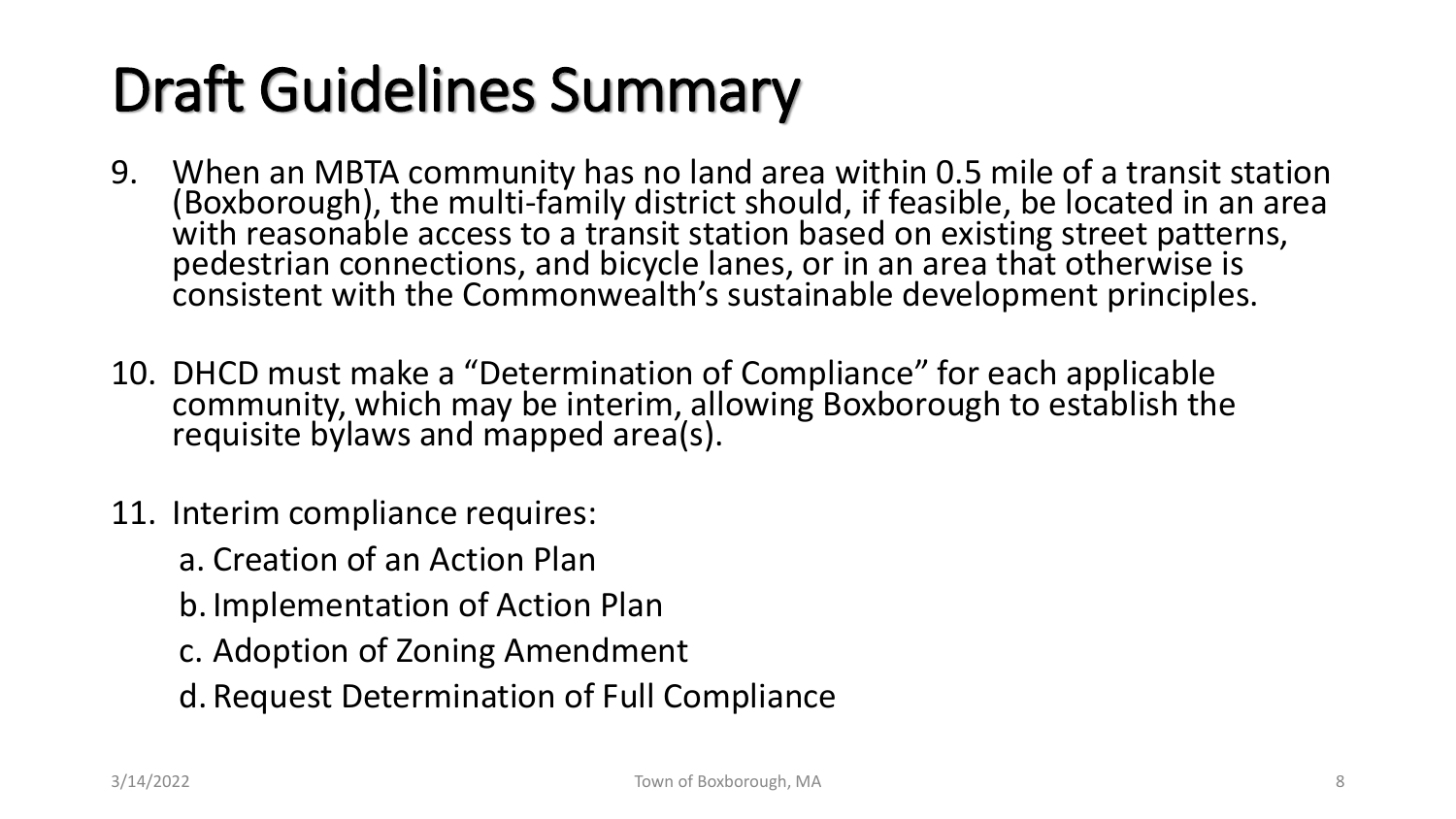- 13. Effect of Non-Compliance The MBTA community will not be eligible for funds from the following grant programs:
	- a. the Housing Choice Initiative;
	- b. the Local Capital Projects Fund; or
	- c. the MassWorks infrastructure program.
- 14. To remain in compliance while DHCD is collecting public comment on the Draft Guidelines, an MBTA community must:
	- Submit the MBTA Community Information Form by 5:00 p.m. on May 2, 2022.
	- Hold a briefing of your City Council, Town Council or Select Board on the Draft Compliance Guidance no later than May 2, 2022 and attest to that on the MBTA Community Information Form.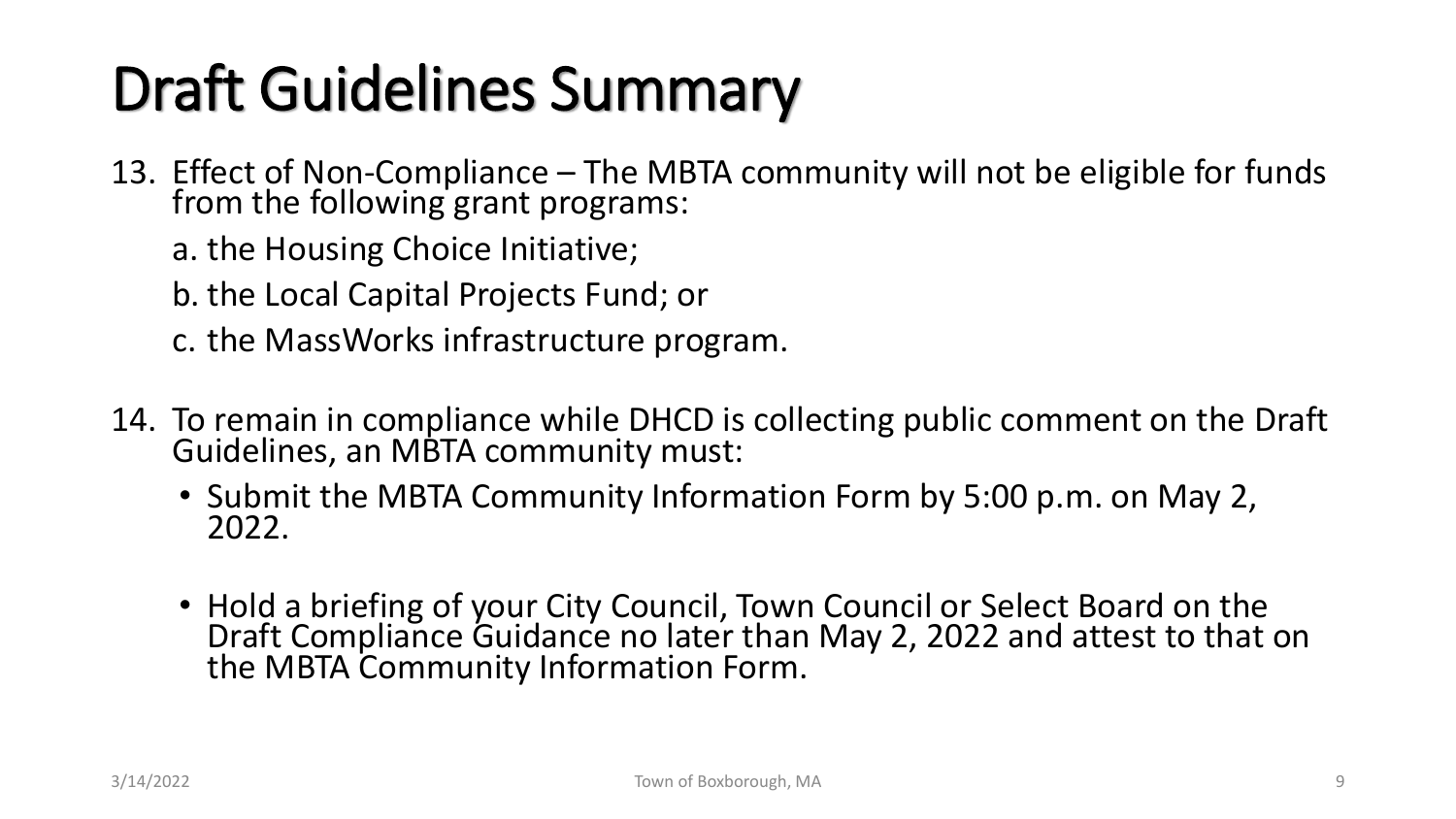#### Anticipated Impact on Boxborough

- Current Guidelines require a minimum of 750 units for Boxborough based on 15 units/acre minimum and minimum 50 acre district size. The density factor is codified while the district size is a part of the draft Guidelines.
- Since it should be in areas that have safe and convenient access to transit by bicycles and pedestrians, there is not an obvious location in Boxborough for this District.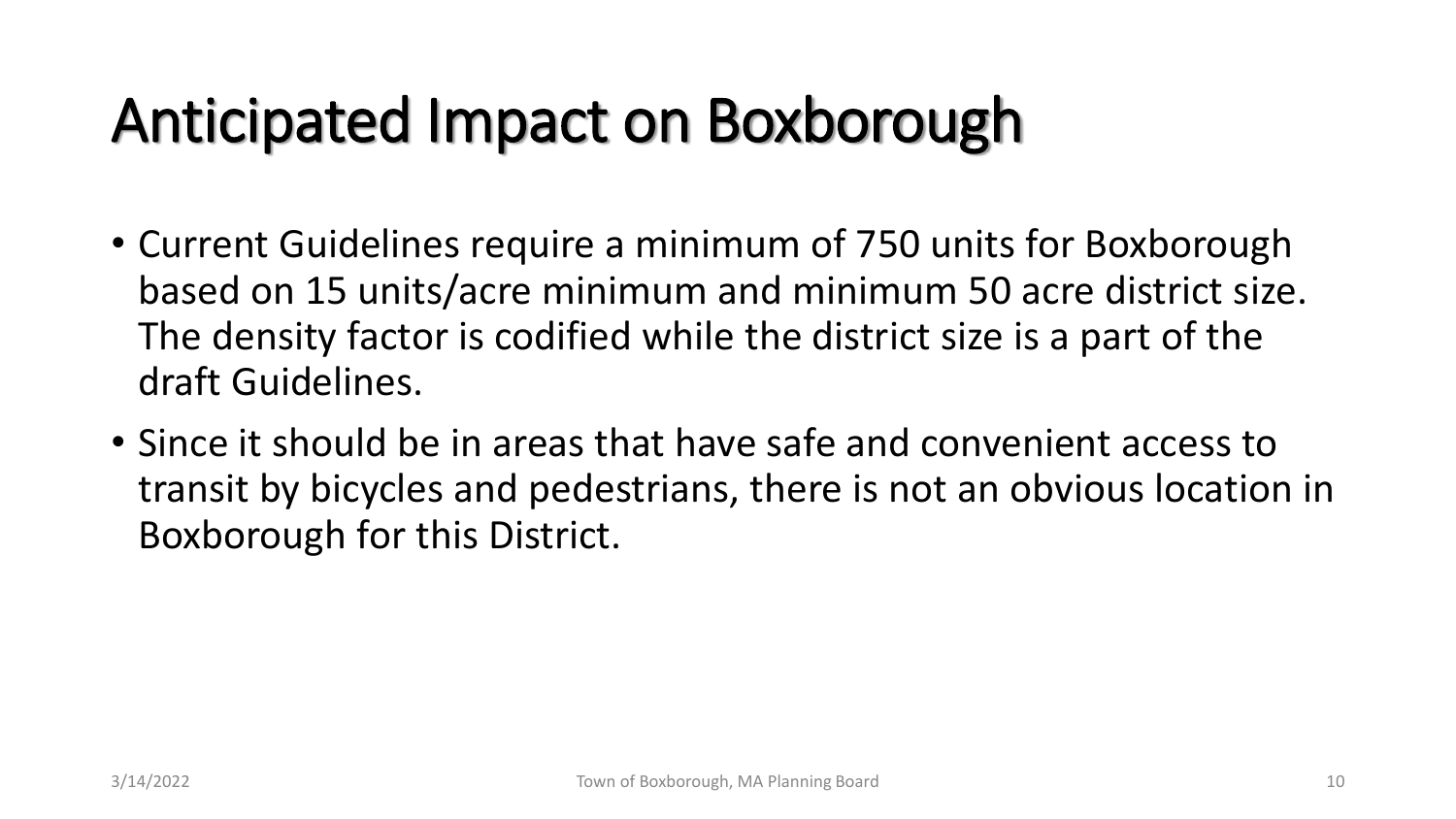## Potential Questions and Comments for State and MAPC

- 1. Boxborough lacks water and sewer infrastructure. The state should clarify how the lack of this infrastructure will impact these requirements.
- 2. Boxborough does not have area that is currently suitable for dense multifamily zoning. Therefore, Boxborough might assert that the MassWorks infrastructure program is critical for building the multimodal connections that are vital for transit oriented development.
- 3. Boxborough believes that regardless of the ultimate total units required for Boxborough, that such development will have a significant impact on Boxborough's services and infrastructure. As such, Boxborough may ask the state to implement an Impact Fee Law to allow communities to reasonably impose impact fees for developments of a specific threshold size (e.g., Chapter F, Cape Cod Commission).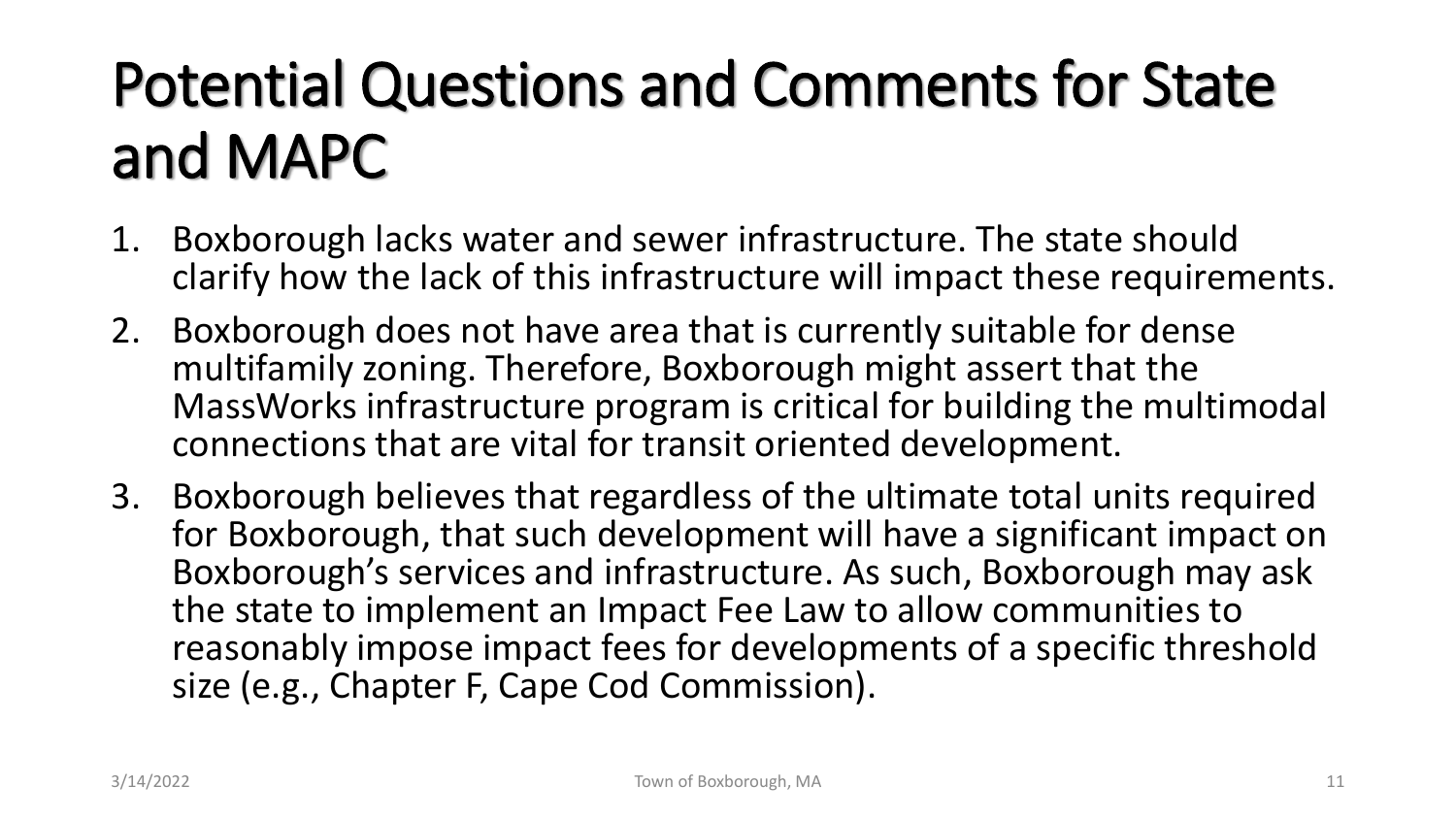#### Potential Questions and Comments for State and MAPC

- 4. As a rural community, Boxborough does not have the administrative capacity to handle large projects. Therefore, Boxborough may like to have the ability to introduce a phasing provision or limit on the number of building permits in order to reasonably be able to absorb a certain number of units annually.
- 5. A one size fits all 750 minimum units is not a fair provision and will have a disparate impact on differently sized communities. Boxborough is a small, rural community and the 750 is a significant amount of existing housing stock and could fundamentally change the community. Boxborough might propose that an alternative methodology for the number of units. This should be formula driven based on specific criteria such as total housing stock. It should be focused on a percentage of total housing units divided by the codified minimum density of 15 units/acre.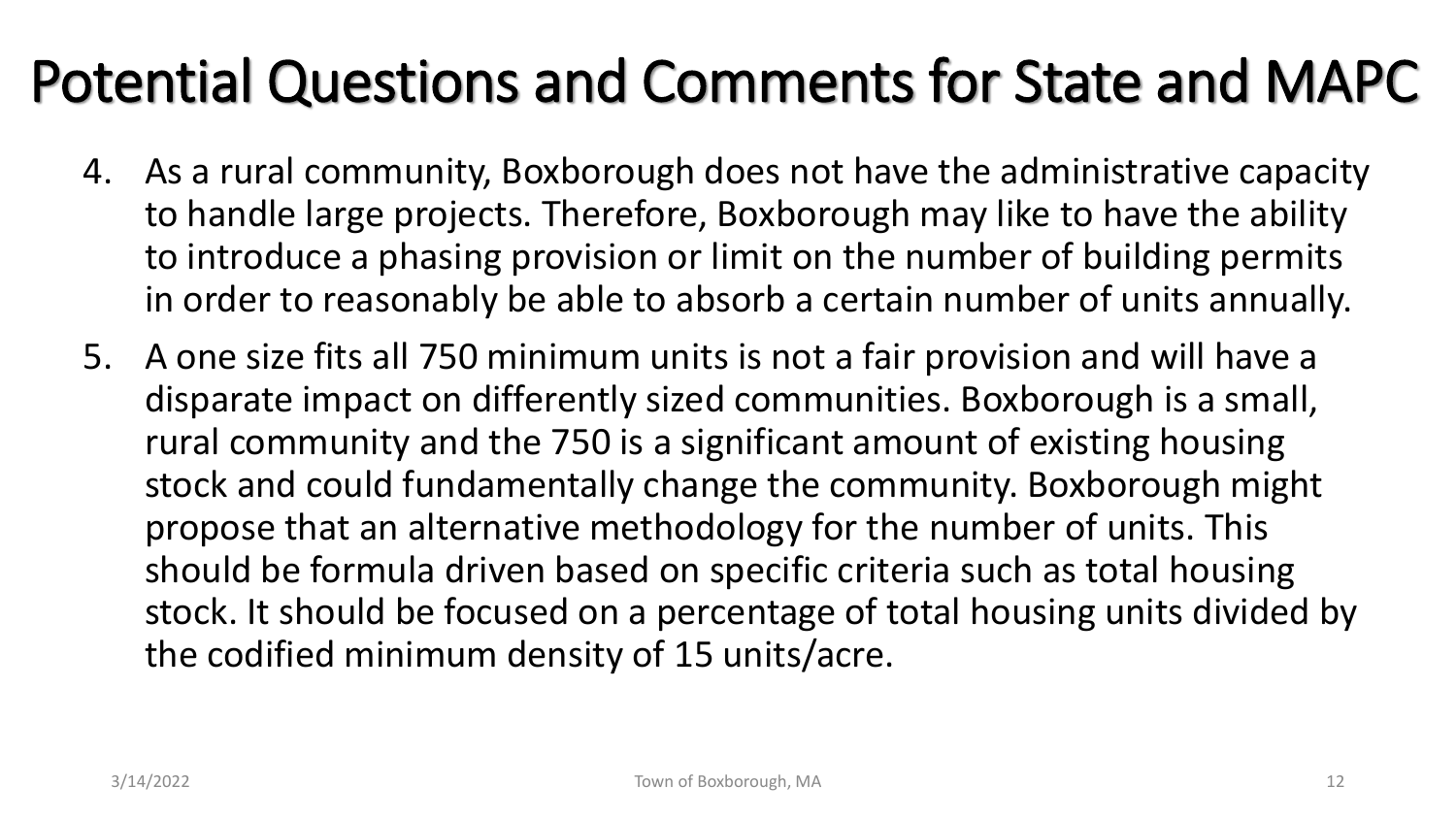## Potential Questions and Comments for State and MAPC

6. If the minimum number of units triggers the need for new school facilities, the state should be prepared to assist local communities in this program by providing funding for those new or expanded facilities similar to how MGL 40S provides school funds.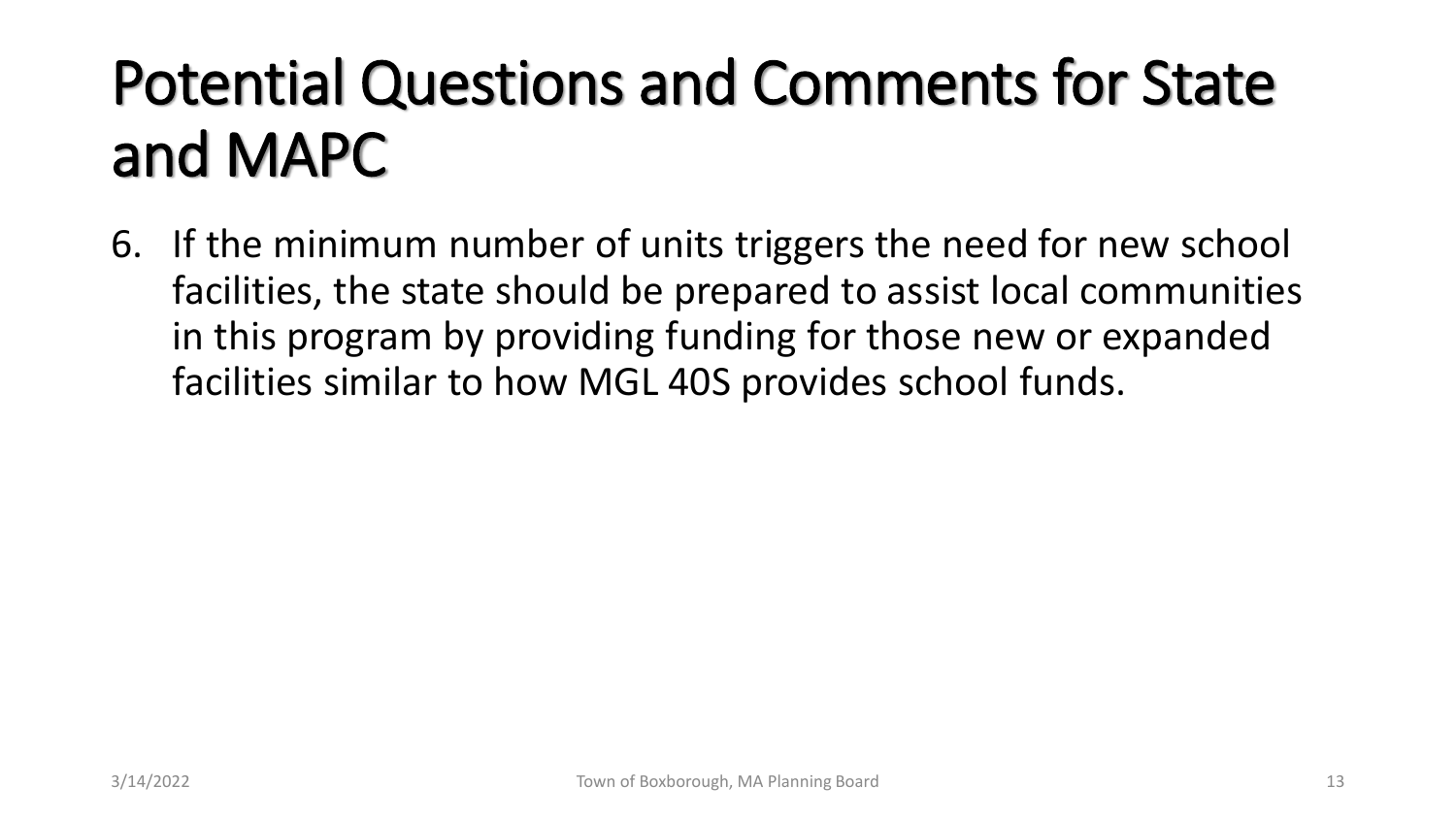#### Important Dates

Please see below the set of important dates related to the new MBTA multifamily zoning district guidelines. We should add them to our calendars.

- **March 31, 2022** Deadline for submitting comments on Draft Guidelines.
	- Draft Letter should be prepared ahead of the Select Board's March 21 Public Meeting.
- Before **May 2, 2022** The Select Board must hold a briefing on the Draft Compliance Guidance.
- **May 2, 2022** @ 5:00 pm The MBTA Community Information Form must be submitted.
- **July 1, 2023** Deadline for obtaining DHCD approval of a timeline and action plan.
- **December 31, 2024** Deadline for adopting an appropriate zoning amendment that complies with guidelines.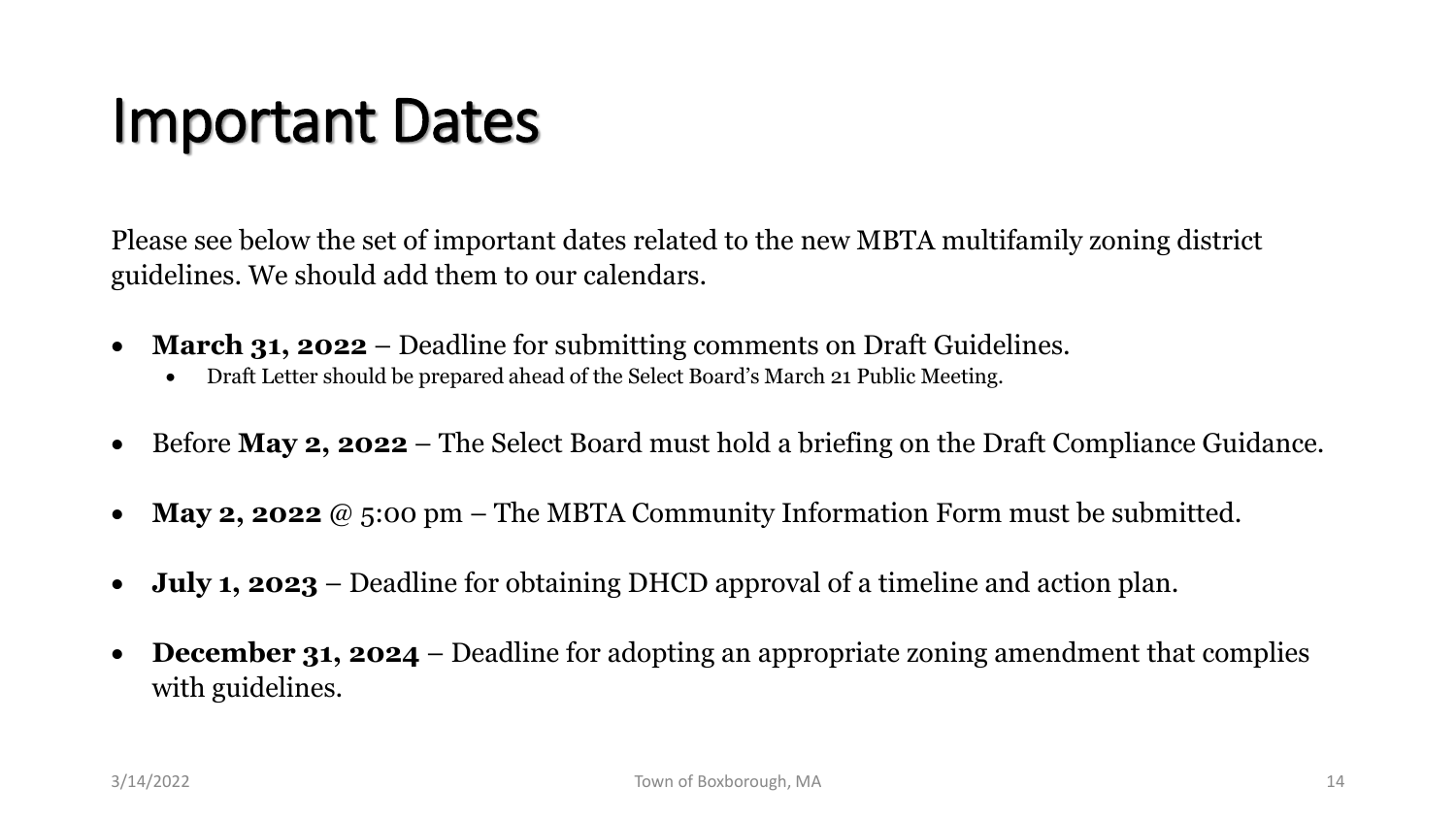## Available Resources for Boxborough

**Available Resources for Boxborough**

There are a range of technical resources available to assist MBTA communities to respond to the guidelines. These include:

- 1. Mass Housing Partnership MHP has a Housing Toolbox on their website but is also offering personalized technical assistance to six (6) communities on a first come-first served basis with an application due in May.
- 2. One Stop for Growth Grant Program
- 3. Executive Office of Energy and Environmental Affairs (EEA) Planning Technical Assistance Grant Program
- 4. District Local Technical Assistance (DLTA) Grant Program